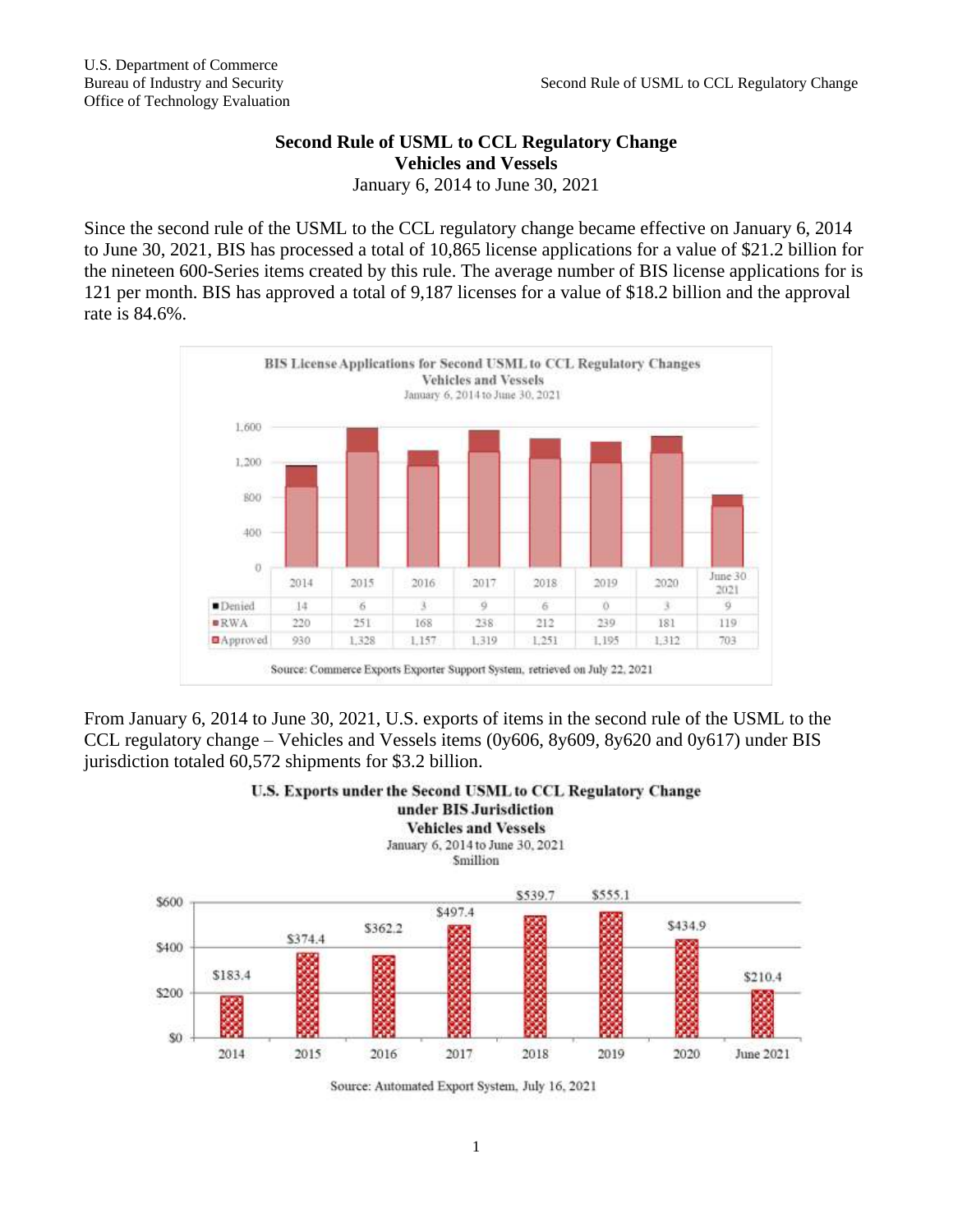| The Second USML to CCL Regulatory Change-Vehicles and Vessels       |                |                |                 |                  |
|---------------------------------------------------------------------|----------------|----------------|-----------------|------------------|
| Top 15 Destinations of U.S. Exports under BIS Jurisdiction by Value |                |                |                 |                  |
| January 6, 2014 to June 30, 2021                                    |                |                |                 |                  |
|                                                                     |                | % of Total     | Value           |                  |
| Country                                                             | Shipment Count | Shipment Count | <b>Smillion</b> | % of Total Value |
| <b>Israel</b>                                                       | 5,598          | 11.2%          | \$608.3         | 18.2%            |
| South Korea                                                         | 9,688          | 19.3%          | \$504.4         | 12.6%            |
| Canada                                                              | 12,988         | 25.9%          | \$398.2         | 9.3%             |
| Saudi Arabia                                                        | 1,086          | 2.2%           | \$152.1         | 8.2%             |
| Japan                                                               | 4,141          | 8.3%           | \$145.7         | 3.7%             |
| Germany                                                             | 2,917          | 5.8%           | \$113.2         | 3.7%             |
| Iraq                                                                | 203            | 0.4%           | \$101.0         | 3.4%             |
| United Kingdom                                                      | 8,783          | 17.5%          | \$99.3          | 3.4%             |
| Turkey                                                              | 1,110          | 2.2%           | \$99.3          | 3.2%             |
| <b>United Arab Emirates</b>                                         | 754            | 1.5%           | \$90.7          | 2.9%             |
| Australia                                                           | 1,542          | 3.1%           | \$88.6          | 2.7%             |
| Egypt                                                               | 199            | 0.4%           | \$76.7          | 2.4%             |
| Belgium                                                             | 359            | 0.7%           | \$67.3          | 1.8%             |
| Tunisia                                                             | 21             | 0.0%           | \$46.3          | 1.6%             |
| Afghanistan                                                         | 803            | 1.6%           | \$44.0          | 1.5%             |
| <b>Top 15 Total</b>                                                 | 50.192         |                | \$2,634.9       |                  |
| Top 15 Total/                                                       |                |                |                 |                  |
| <b>Grand Total</b>                                                  |                | 82.9%          |                 | 83.5%            |
| <b>Grand Total</b>                                                  | 60,572         |                | \$3,157.4       |                  |
| Source: Automated Export System, July 18, 2021                      |                |                |                 |                  |